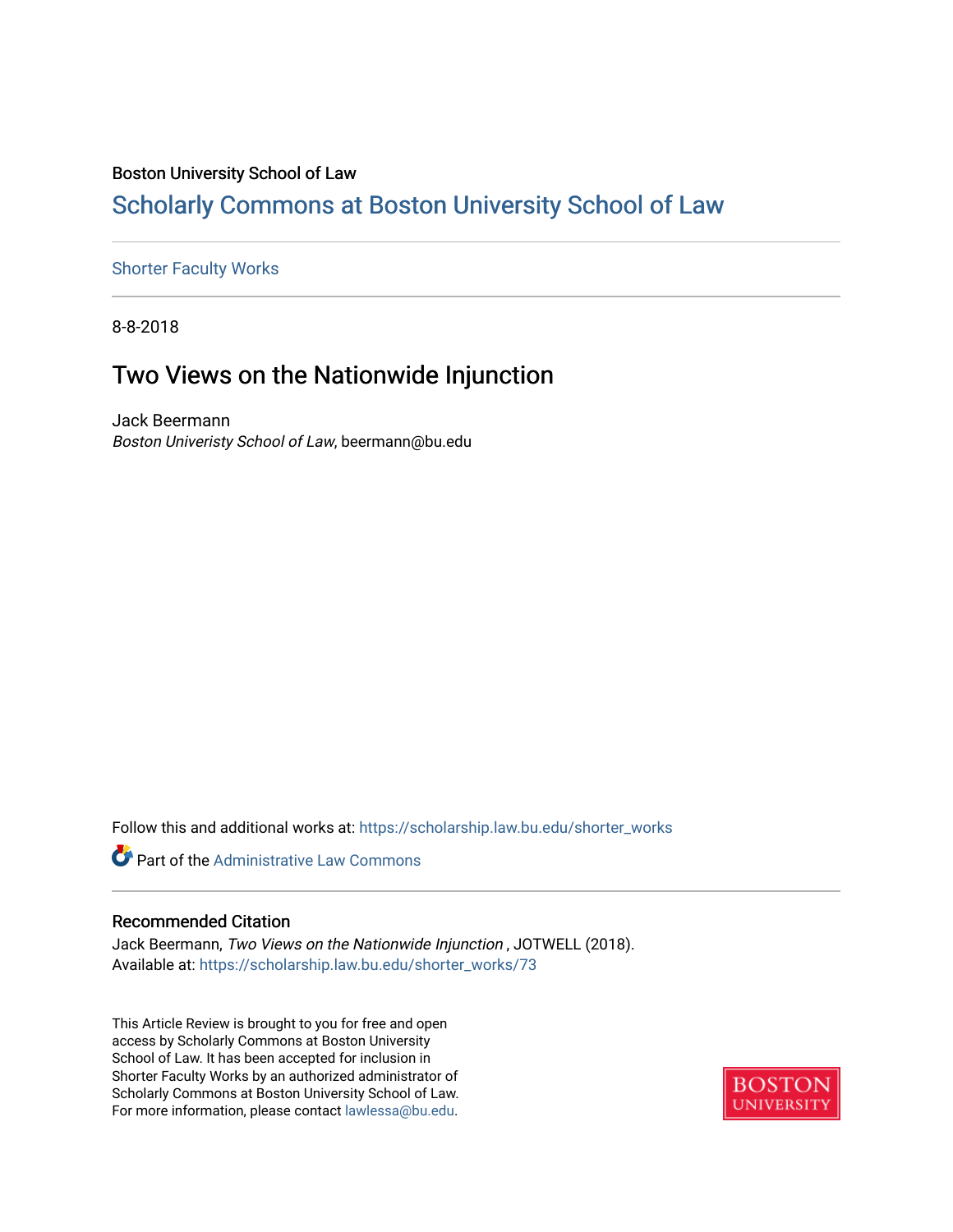# **Two Views on the Nationwide Injunction**

**Author :** Jack Beermann

#### **Date :** August 8, 2018

- Samuel L. Bray, [Multiple Chancellors: Reforming the National Injunction](https://harvardlawreview.org/wp-content/uploads/2017/12/417-482_Online.pdf), 131 **Harv. L. Rev.** 417 (2017).
- Amanda Frost, *In Defense of Nationwide Injunctions*, 93 N.Y.U. L. Rev. (forthcoming 2018), available at [SSRN.](https://papers.ssrn.com/sol3/papers.cfm?abstract_id=3112776)

I feel a bit like Gilligan in one of my favorite episodes of Gilligan's island. The Professor and the Skipper are having an argument over some issue vital to the castaway's prospects of being rescued from the island. Gilligan is standing in the middle agreeing with everything both parties to the argument say, and finally the two disputants become fed up with Gilligan's endorsement of diametrically opposing views and they turn on him. In this Jot, I praise two articles that take conflicting views on an issue vital to the future of administrative law, namely, when should federal courts, confronted with unconstitutional or otherwise illegal Executive Branch action, issue nationwide injunctions: [Sam Bray](http://law.nd.edu/directory/samuel-bray/)'s Multiple Chancellors: Reforming the National Injunction, and **[Amanda Frost'](https://www.wcl.american.edu/community/faculty/profile/frost/bio)s In Defense of Nationwide Injunctions**. Hopefully, the reader won't turn on me.

Bray's article, which was reviewed by Professor [Kevin Walsh](https://law.richmond.edu/faculty/kwalsh/) in a pre-publication [Jot](https://courtslaw.jotwell.com/equity-the-judicial-power-and-the-problem-of-the-national-injunction/) in the Courts Law section of Jotwell, is deeply skeptical of the nationwide injunction, arguing that federal injunctions should be no broader in scope than necessary to protect the plaintiff from the injury underlying the plaintiff's standing to seek the injunction in the first place. By contrast, Frost's article contends that federal courts should be willing to grant nationwide relief not only when necessary to provide plaintiffs with complete relief but also when necessary to protect numerous similarly situated parties who cannot quickly bring their claims to federal court.

Both articles attempt to come to terms with the recent proliferation of nationwide injunctions, which federal courts have issued in response to wide-ranging actions taken by the Obama and Trump administrations. As Bray reports, preliminary injunctions issued by individual federal judges shut down the Obama administration's DAPA (Deferred Action for Parents of Americans) program and the Trump administration's executive order restricting entry into the United States by people from a group of majority-Muslim countries.

Bray's analysis contains historical, practical, and constitutional elements. Bray's main historical point is that the nationwide injunction is a recent development that is generally inconsistent with traditional English and American equity practices. History and tradition are important in this context because analysis of the powers of judges sitting in equity tends to be heavily informed by those factors. Bray's main practical points are that in the United States, plaintiffs can easily engage in forum shopping by filing their injunctive suits in districts and circuits populated by judges known to be receptive to their claims and that nationwide injunctions short circuit the percolation of issues in multiple lower courts that is vital for informed and effective Supreme Court review. Bray's constitutional point is that nationwide injunctions frequently go beyond the scope of the case or controversy that provides the basis for federal court jurisdiction under Article III of the Constitution. For all of these reasons, he concludes that federal courts should not issue nationwide injunctions but rather should provide relief only in favor of the particular plaintiff or plaintiffs in the litigation.

Frost builds the analysis that leads her to be much more open to the nationwide injunction on a similar amalgam of practical and constitutional considerations, but she concludes they point in the opposite direction. Frost agrees with Bray that nationwide injunctions come with costs, such as increasing the effects of forum shopping, reducing the percolation of legal issues before the Supreme Court is required to intervene, and raising the possibility of conflicting injunctions based on conflicting doctrinal conclusions. To her, these problems counsel restraint but not abandonment of the nationwide injunction. Frost argues that as a practical matter, nationwide injunctions are often necessary to provide